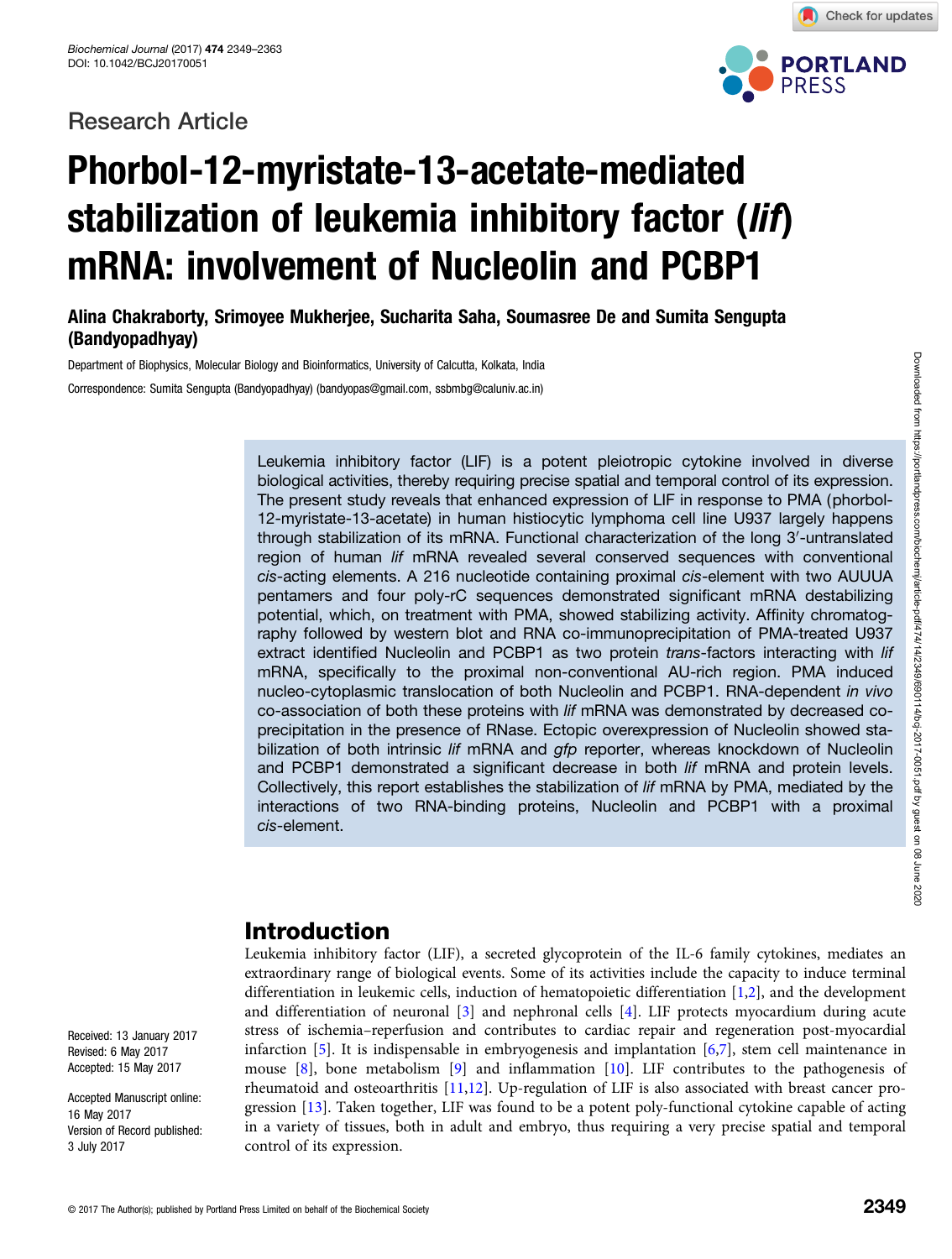

In mammalian cells especially, the alteration of mRNA stability is one of the most prevailing and rapid means to modulate protein expression. The level of all mRNAs is determined by a complex interplay between 'cis-elements' of the 3'-untranslated region (3'-UTR) and one or more trans-acting RNA-binding proteins or micro-RNAs [\[14,15\]](#page-13-0). These cis–trans interactions are modulated by a wide variety of physiological conditions like hypoxia, serum starvation or pharmacological agents [\[16\]](#page-13-0). Considering the pleiotropic actions of LIF in cells of diverse lineage, its regulation at the level of mRNA stability could be of high significance.

Human *lif* mRNA possesses a long (3199 bases) and fairly conserved 3′-UTR, thereby raising a possibility of this gene to be regulated significantly at the post-transcriptional level. A report showed that when activated human monocytes were stimulated with LPS or phorbol esters, the mRNA levels of HILDA/LIF were regulated post-transcriptionally by mRNA stabilization probably through newly synthesized labile proteins [[17](#page-13-0)]. A few studies have shown that change in lif mRNA stability affects conditions like rheumatoid arthritis [\[18\]](#page-13-0) and inflammation  $[19]$  $[19]$  $[19]$ . Though a few preliminary reports exist  $[17-19]$  $[17-19]$  $[17-19]$ , the detailed mechanisms of posttranscriptional regulation of human *lif* remained largely unidentified. Investigation on the regulation of expression of LIF by glucocorticosteroids (GCs) established that its expression was inhibited mainly by increased turnover of its mRNA [\[18\]](#page-13-0). A recent study, however, revealed a mechanistic insight into the  $H_2O_2$ -redox signaling in lif mRNA stabilization in mouse Müller glial cells mediated by ILF3 [[19](#page-13-0)]. Nevertheless, LIF expression is highly context- and system-dependent, and the detailed mechanism of its regulation in humans is yet to be divulged.

PMA is a known inducer of LIF and has been used in several studies for elucidation of the cytokine's functions or for the study of regulation of its expression. Thus, phorbol-12-myristate-13-acetate (PMA) was used as the inducer of LIF expression [[20](#page-13-0),[21](#page-13-0)]. The PKC-dependent production of LIF in response to PMA is documented in bone marrow stromal cells [\[20\]](#page-13-0) and in T-lymphocytes [[21](#page-13-0)]. Additionally, PMA is reported to induce terminal differentiation of myeloid leukemia cell line HL60 through the activation of the MAP kinase pathway [\[22\]](#page-13-0), and LIF is known to induce growth arrest and terminal differentiation of myeloid leukemia M1 cells by STAT3 activation [[23](#page-13-0)] and suppress clonogenicity, thereby inducing differentiation in human leukemic cell lines HL-60 and U937 [\[2\]](#page-13-0). All the above reports indicate that LIF contributes significantly to sustain PMA-induced monocytic differentiation of human myeloid leukemia cell lines. Thus, the present study aims at dissecting the molecular mechanisms governing lif mRNA turnover by PMA in U937 cells.

The findings of the present study are aimed to identify and characterize the *cis*-acting elements and some of the trans-acting factors that could modulate lif mRNA stability in U937 cells. They also offer valuable insights into the understanding of the post-transcriptional regulatory mechanisms of this patho-physiologically important cytokine.

# Materials and methods

#### **Reagents**

The list of reagents is provided in Supplementary Material.

#### Cell culture

Human histiocytic lymphoma U937 cells (NCCS, Pune, India) were grown in RPMI 1640 medium supplemented with 10% (v/v) heat-inactivated fetal bovine serum, 100 units/ml penicillin, 100 μg/ml streptomycin and 2.5 μg/ml amphotericin B. Cells were maintained at  $37^{\circ}C$  (5% CO<sub>2</sub>) in a fully humidified incubator.

#### Treatment with PMA and actinomycin D

U937 cells  $(0.3 \times 10^6 \text{ cells/ml})$  were grown in fresh medium for 2 h before the addition of 32 nM PMA. To measure steady-state mRNA levels, cells were grown at 37°C in PMA for 0–24 h and harvested at various time points. The half-life of lif mRNA was determined according to ref. [\[24\]](#page-13-0).

# RNA extraction and RT-PCR

Total RNA was extracted using TRIzol according to the manufacturer's instructions. Total RNA (3 μg) was reverse-transcribed to prepare cDNA with MMuLV Reverse transcriptase. Quantitative PCR was performed with specific primers (Supplementary Table S1 in Supplementary Materials) using the DNA thermal cycler (Step One Plus, Applied Biosystems). Relative expression of genes was analyzed by the ΔΔCT method.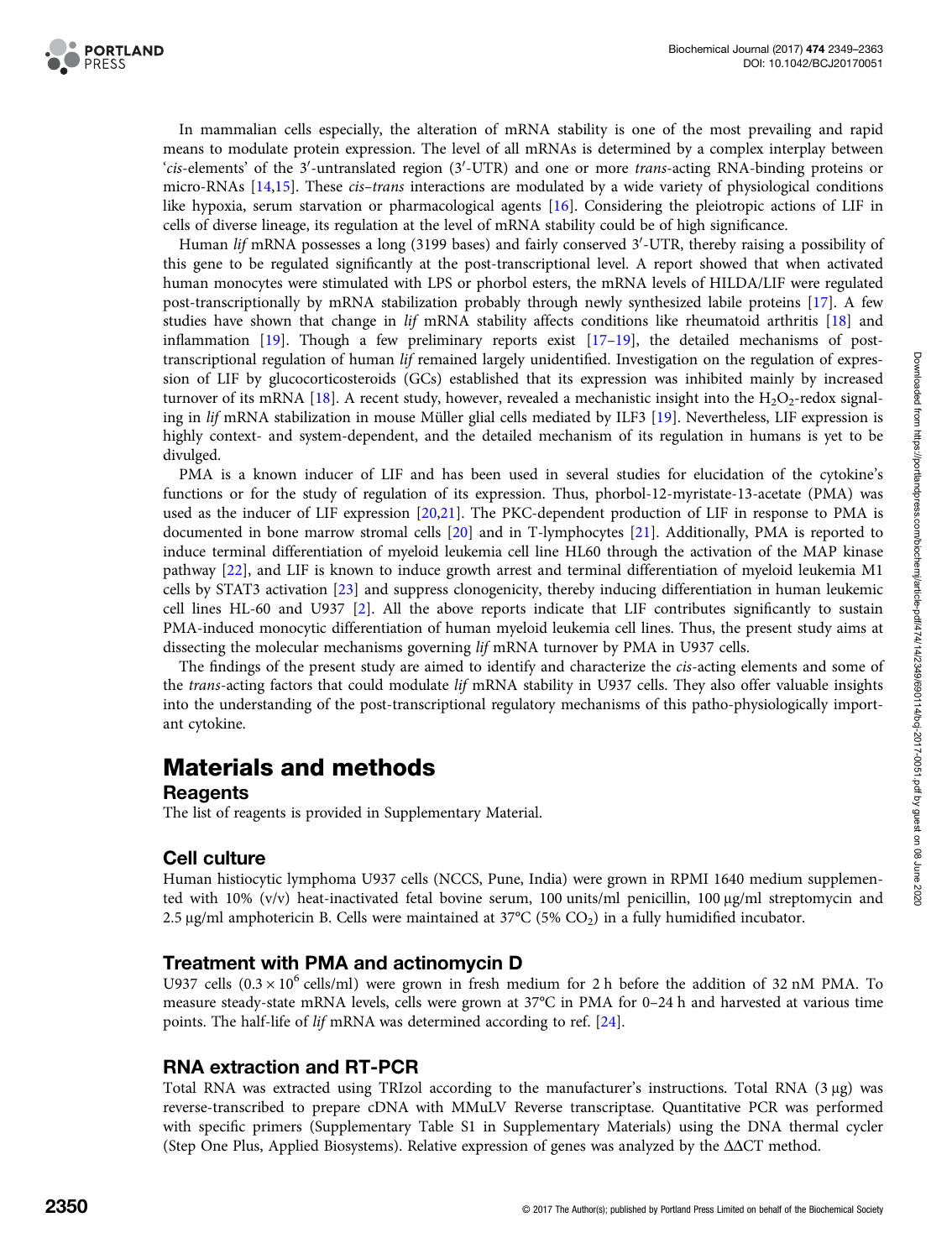

# Cloning

 $\rm{lif-B-3'-UTR}$  (216 nt # 1636–1851) fragment of lif mRNA (NCBI Reference Sequence: NM\_002309.3) was prepared by PCR amplification of cDNA synthesized from the total RNA of U937 cells and cloned in TA cloning vector pTZ57R/T ( primer sequences in Supplementary Table S1). The clones were confirmed by sequencing in an automated sequencer (Gene Analyzer 3130, Thermo Scientific). The lif-B-3'UTR (restriction digested fragment from the pTZ57R/T construct) was further cloned downstream of the gfp reporter gene of the mammalian expression vector pEGFPC1. The lif-B-3′-UTR fragment downstream 150 base pairs from the 3'-end of the coding region of GFP (green fluorescent protein) from the pEGFP-lif-B construct was PCR-amplified and re-cloned in the pTZ57R/T vector to form the pT-GFP–lif-B construct.

# Transient transfection of plasmids and siRNAs

U937 cells  $(0.4 \times 10^6 \text{ cells/well})$  were seeded in six-well tissue culture plates 1 day prior to transfection. Cells were transfected using TurboFect Transfection Reagent (Thermo Scientific) according to the manufacturer's protocol. At 44 h after transfection, actinomycin D (5 µg/ml) was added and cells were harvested in TRIzol up to 4 h (at an interval of 1 h). For siRNA, duplex RNA (50 nM each) for PCBP1 (sense 5'-GUCUGGCCCAGUAUCUAAU-3' and antisense 5'-AUUAGAUACUGGGCCAGAC-3') or Nucleolin (sense 5'-GGGAUUGCUUAUAUUGAAU-3' and antisense 5'-AUUCAAUAUAAGCAAUCCC-3') or control (Eurogentec, Belgium) were transfected using jetPRIME plasmid/siRNA transfection reagent (Polyplus-transfections, Illkirch, France) according to the manufacturer's protocol.

# Preparation of total, cytoplasmic and  $S_{100}$  extracts

Untreated and PMA-treated U937 cells  $(5 \times 10^6)$  were washed twice with PBS and immediately used for extract preparation. Whole-cell extract was prepared by resuspending the cell pellet in 100 µl of cell lysis buffer (BD Pharmingen). After incubating on ice for 30 min, the supernatant was collected by centrifugation at 10 000 rpm for 10 min. The cytoplasmic and  $S_{100}$  extracts were prepared according to ref. [[24\]](#page-13-0).

# Preparations of RNA transcripts

lif-B transcript was synthesized using T7 RNA polymerase and pT-lif-B plasmid. <sup>32</sup>P-labeled RNA was synthesized in transcription reactions containing <sup>32</sup>P-CTP. To maximize the amount of full-length product, reactions contained unlabeled CTP (250  $\mu$ M), along with ATP, UTP and GTP (each at 500  $\mu$ M). The purity of [<sup>32</sup>P]-RNA was monitored by analysis on 6% polyacrylamide-8 M urea gels, where the amounts of full-length products were generally ≥90%.

# RNA gel mobility shift assay, competition and supershift assay

Cytoplasmic extracts (2  $\mu$ g) were mixed with 20 nM <sup>32</sup>P-RNA transcripts in RNA-binding buffer [50 mM Tris–HCl ( pH 7.5), 150 mM NaCl, 0.025 mg/ml yeast RNA, 0.25 mg/ml BSA (bovine serum albumin)] and incubated on ice for 10 min. Samples were separated on a 2% agarose/TAE (Tris/acetate/EDTA) gel, which was dried on nitrocellulose paper and analyzed using PhosphorImager (Typhoon Trio+, GE Healthcare). For competition assays,  $2\times$  (40 nM) or 5 $\times$  (100 nM) cold homologous transcript was added to 20 nM <sup>32</sup>P-RNA transcript bound to proteins of PMA-treated (24 h) cytoplasmic extracts. For antibody supershift assays, the  $32P$ -lif-B transcript was preincubated with cytoplasmic extracts of PMA-treated (24 h) U937 cells using anti-Nucleolin or anti-PCBP1 antibodies, as mentioned previously in ref. [\[24\]](#page-13-0).

# UV-induced in vitro RNA–protein cross-linking assays

Assays were performed according to ref. [[25\]](#page-14-0) with slight modifications. Briefly, 1  $\mu$ l of <sup>32</sup>P-lif-B RNA (1  $\mu$ M) in binding buffer and PMA-treated cytoplasmic extracts of U937 cells  $(20 \mu g)$  were incubated on ice for 10 min. For competition assays, 5× concentrations of homologous RNA (lif-B) or non-homologous RNA  $(\beta$ -globin) were added to samples containing  ${}^{32}P$ -lif-B RNA, before the addition of cytoplasmic extracts of cells treated with PMA for 24 h. Reactions were taken in a 96-well microtiter plate and exposed to UV irradiation (254 nm) from a distance of 5 cm for 15 min on ice using a mineral light lamp in a UV cross-linker (Bio-Rad, CA, U.S.A.). Following UV-cross-linking, samples were treated as described previously [\[25](#page-14-0)]. RNA-cross-linked protein bands were separated on 10% polyacrylamide gels and visualized by phosphorimaging.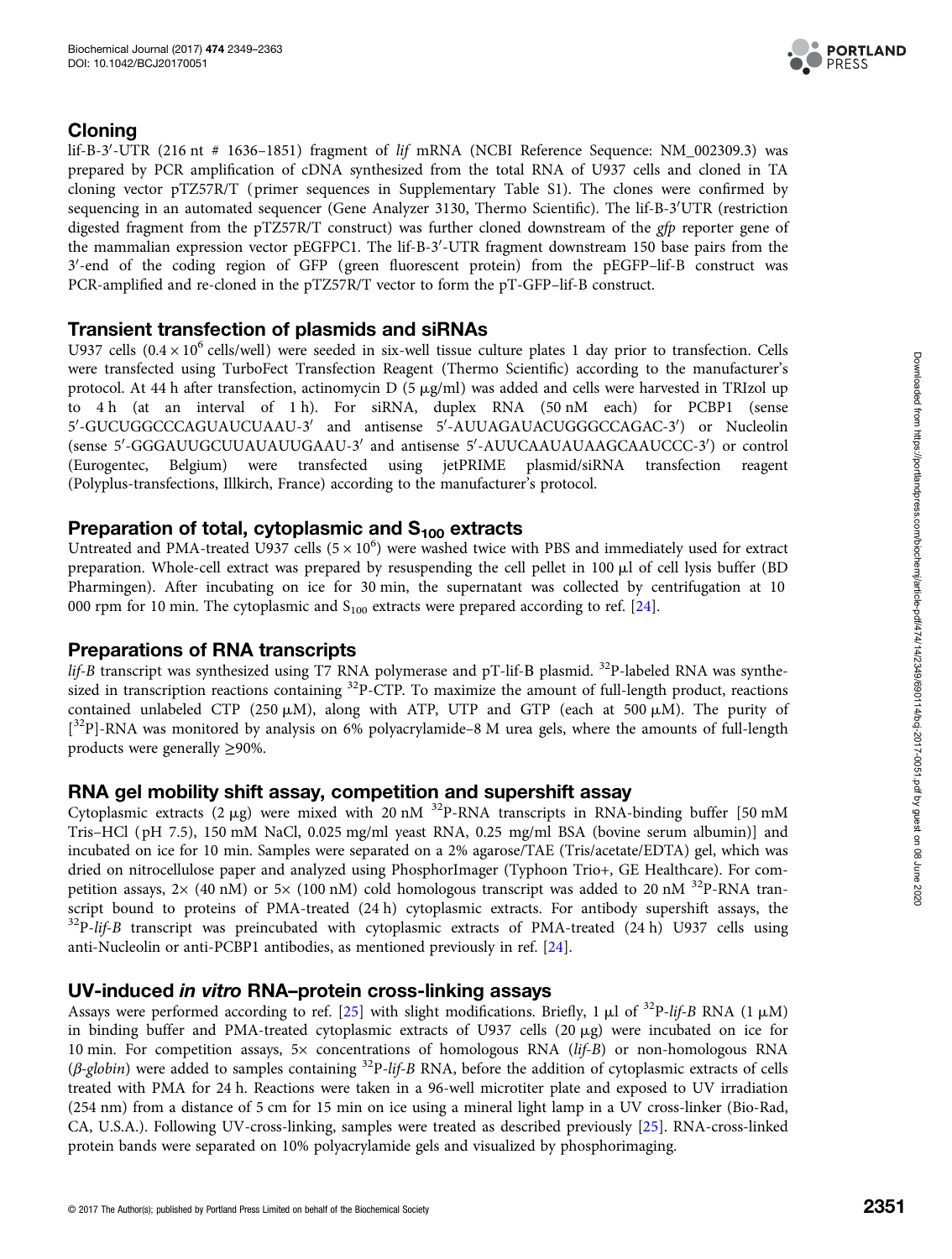

# RNA affinity column chromatography

This was performed similarly to the method in ref. [[26](#page-14-0)] using in vitro-transcribed lif-B RNA polyadenylated using a poly(A) tailing kit according to the manufacturer's protocol and Oligo ( $dT$ )-agarose beads.

#### RNA–protein co-immunoprecipitation assays

Immunoprecipitation of RNA–protein complexes was performed as described by Niranjanakumari et al. [[27](#page-14-0)] with minor modifications. Briefly, U937 cells  $(5 \times 10^7)$  treated with 32 nM PMA were harvested, washed with cold PBS and suspended in 10 ml of PBS followed by cross-linking with formaldehyde [final concentration of 0.1%  $(v/v)$ ]. Cross-linking was quenched with glycine (pH 7.0, 0.25 M final concentration). The cells were harvested by centrifugation, followed by two washes with ice-cold PBS. Fixed cells were resuspended in 1 ml of RIPA buffer [50 mM Tris–HCl ( pH 7.5), 1% NP-40, 0.05% SDS, 1 mM EDTA and 150 mM NaCl] containing protease inhibitors. The cells were lysed by sonication  $(3 \times 15 \text{ s})$ , cell lysate was pre-cleared and supernatant was diluted with RIPA buffer containing RNase inhibitor and protease inhibitors, mixed with 20  $\mu$ l of protein A/G Sepharose beads preincubated for 1 h with 4 μg of anti-Nucleolin, anti-PCBP1 or normal IgG antibodies and incubated for 2 h with shaking at 4°C. The Sepharose beads were washed five times with RIPA buffer, resuspended and incubated at 70°C for 45 min for reverse cross-linking. RNA was extracted from the precipitates using TRIzol, treated with DNase I, reverse-transcribed and amplified by semi-quantitative PCR for observing lif and β-actin mRNA levels. Products were viewed on 6% native PAGE by ethidium bromide staining.

#### In vitro decay assay

For in vitro decay assay, gfp and gfp-lif B transcripts synthesized respectively from Xba1-linearized pT-GFP and pT-GFP-lif-B plasmid and 10 $\mu$ g each of untreated, PMA-treated or PCBP1-depleted cytosolic (S<sub>100</sub>) extracts of U937 cells were used. The experiment was performed according to [\[25\]](#page-14-0).

#### Immunoprecipitations and western blot assays

Immunoprecipitations were performed with cytoplasmic extracts of PMA-treated U937 cells with anti-Nucleolin, anti-PCBP1 and normal mIgG antibodies followed by western blots as described in ref. [[26](#page-14-0)]. Western blots were performed with the precipitate using anti-Nucleolin, anti-PCBP1 and β-actin/GAPDH antibodies to check for successful immunoprecipitation.

# Statistical analysis

All graphs were generated in Microsoft Office Excel 2007 (Microsoft Corporation, Washington, U.S.A.). Error bars indicate mean ± SEM. A parametric unpaired t-test was used for analysis of statistical significance with KyPlot version 2.0 (KyensLab Incorporated, Tokyo, Japan). P-values <0.05 were considered to be statistically significant, whereas values of  $P > 0.05$  were considered non-significant (NS).

# **Results**

# PMA-induced lif mRNA stabilization in U937 cell line

U937 cells, treated with PMA (32 nM) for 24 h, resulted in a time-dependent steady increase in the levels of mature lif mRNA with no change in DMSO-treated controls ([Figure 1A\)](#page-4-0). To determine whether lif mRNA stabilization contributed to the observed increase in lif mRNA level, its decay rates [half-life  $(t_{1/2})$ ] were compared in control or PMA-treated (20 h) cells after inhibiting transcription with actinomycin D. [Figure 1B](#page-4-0) shows the semi-logarithmic plot of relative expression (fold change after normalization with respective β-actin mRNA levels) of lif mRNA in control or PMA-treated U937 cells. It was observed that the half-life of lif mRNA increased from 2.7 h (DMSO-treated control cells) to >4 h due to PMA treatment.

# lif 3'-UTR is significantly conserved among different species

Megablast (for highly similar sequences) of *lif 3'*-UTR using NCBI BLASTN2.2.31+ program and *refseq\_rna* database (NCBI transcript reference library) revealed its complete homology with apes like Pan troglodytes, Gorilla gorilla, Colobus angolenesis and Macaca fascicularis [99% query cover (QC) for all with 99, 98, 94 and 94% identities (I), respectively] and partial homology with Felis catus (55% QC; 77% I), Canis lupus (42% QC; 76% I) Bos taurus (25% QC; 92% I) and Mus musculus (12% QC; 89% I) along with many others. Assessing the degree of conservation, five distinct regions of the *lif 3'* UTR (namely lif-A, lif-B, lif-C, lif-D and lif-E) were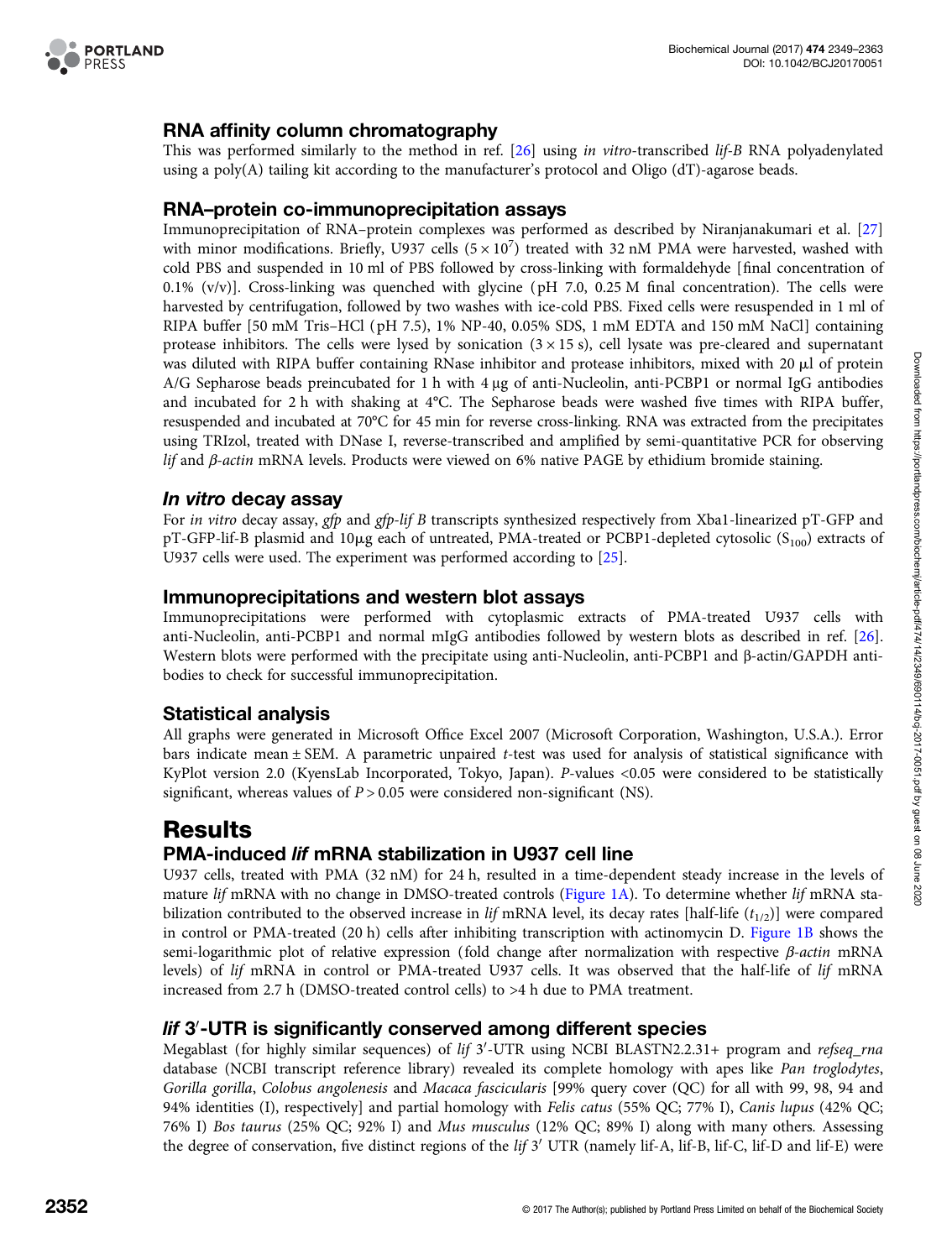

<span id="page-4-0"></span>



(A) Levels of mature lif mRNAs of U937 cells treated with PMA (32 nM) for time indicated as measured by qRT-PCR. The relative expression was calculated by the ΔΔCT method and normalized with <sup>β</sup>-actin mRNA. (B) Semi-log plot showing decay of lif mRNA in the presence of actinomycin D. Control or PMA-treated cells were grown for 20 h followed by treatment with actinomycin D (5 <sup>μ</sup>g/ml) for 0–4 h. The levels of mature lif mRNAs were measured by qRT-PCR normalized with β-actin mRNA as mentioned in (A). (C) *In silico characterization of lif 3'*-UTR. Schematic representation<br>-beview managing of the 0' UTD into maxima (A, E) has also as manages ass showing mapping of the 3'-UTR into regions (A–E) based on sequence conservation. (D) pEGFPC1- or pE-lif-B-transfected U937 cells harvested at 0, 1, 2 and 3 h after treatment with 5 μg/ml of actinomycin D. The relative expression of reporter (gfp) was quantified using the ΔΔCT method (qRT-PCR) after normalization with neomycin RNA. Data plotted in A, B and D are means of three independent experiments and presented as mean  $\pm$  SEM. (E) pEGFPC1- or pE-lif-B-transfected U937 cells harvested at 0, 1, 2 and 3 h after treatment with 5  $\mu$ g/ml of actinomycin D. The relative expression of gfp was quantified using the ΔΔCT method (qRT-PCR) after normalization with *neomycin* RNA. Columns representative of fold changes in gfp expression between PMA-treated and -untreated U937 cells with 0-3 h of actinomycin D treatment. Data plotted in E are means of three independent experiments and presented as mean ± SEM; significance is calculated between corresponding treated and untreated conditions, where NS indicates (P > 0.05), \* is (P  $\leq$  0.05), \*\* is (P  $\leq$  0.01) and \*\*\* is (P  $\leq$  0.001).

designated to be especially conserved (lying within the QC with other organisms and showing maximum identities) and contain significant *cis*-acting elements. These regions were characterized in silico with respect to their  $A + U$ ,  $G + C$  contents (Figure 1C). The distal regions of the *lif* 3'-UTR (lif-D and lif-E) are AU-rich (50 and 70.5%) containing class I, class II and class III AREs [adenylate(A)- and uridylate(U)-rich element].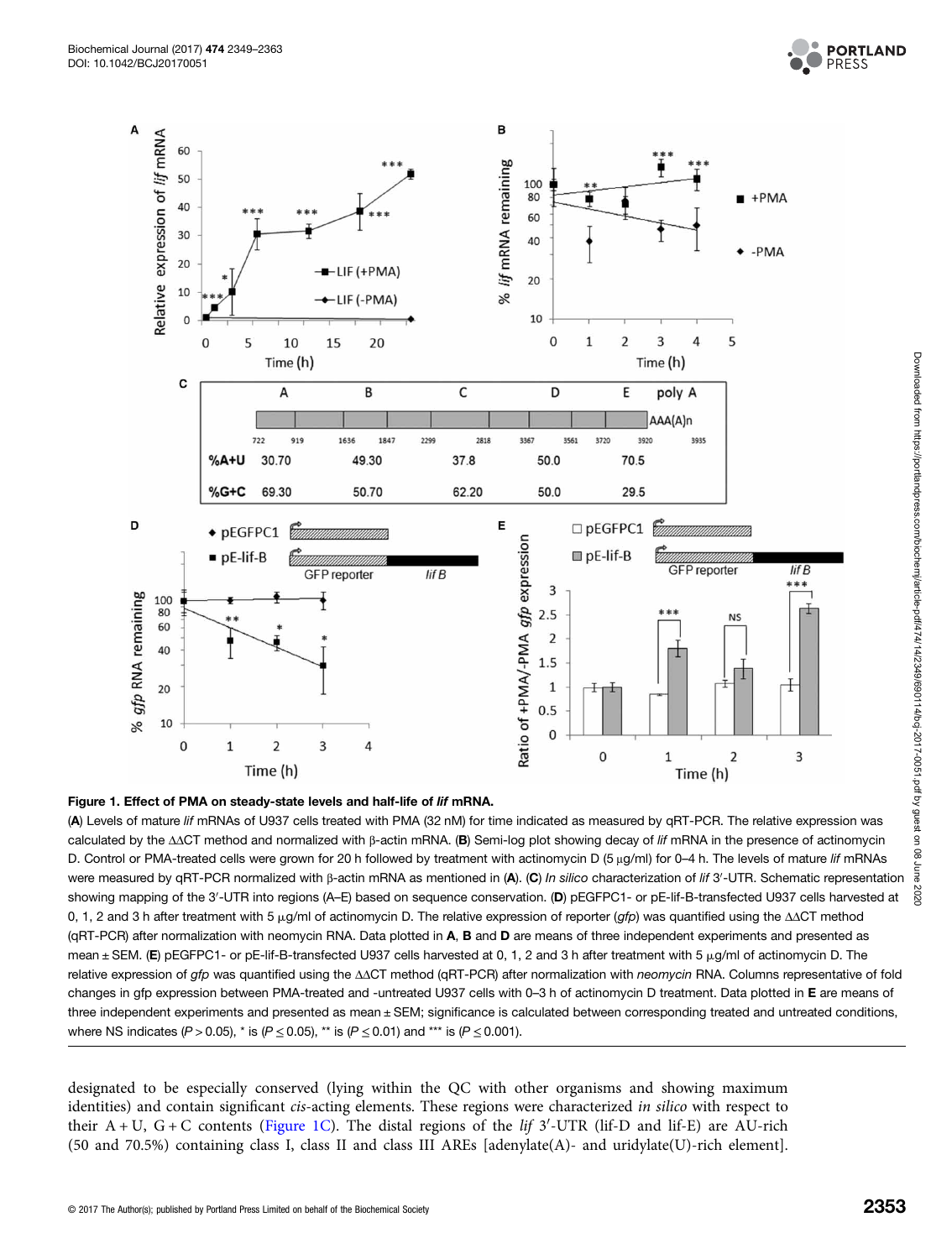

The rest of the 3'-UTR was found to be significantly GC-rich (lif-A and lif-C), except a proximal region lif-B (216 nt long with AU content of 49.3%) containing two AUUUA pentamers in a not so AU-rich background. Owing to the presence of four poly(rC) sequences (putative hnRNP E1/E2/E3/E4/K/J binding sites [[28](#page-14-0)]), this region is assumed to be a more non-canonical ARE and thus has been studied for potential mRNA-stabilizing/-destabilizing activity.

# *lif-*B region of *lif* 3′-UTR contains potential c*i*s-elements for mRNA stability

Transfection of a chimeric reporter construct containing the pE-lif-B region of the lif-3'-UTR in U937 cells demonstrated its potential as a cis-acting element in the context of mRNA stability. The parent pEGFPC1 and its derivative pE-lif-B were transfected in U937 cells as described in the 'Materials and Methods' section. The half-life  $(t_{1/2})$  of gfp mRNA (normalized with *neomycin* RNA) was found to be more than 4 h in cells transfected with pEGFPC1 only, whereas the half-life of gfp mRNA reduced to 1.5 h in cells expressing gfp–lif-B, thereby confirming the destabilizing potential of this region ([Figure 1D](#page-4-0)).

To check the effect of PMA on  $t_{1/2}$  of lif-B, U937 cells transfected with pE-lif-B were treated with PMA (for 20 h) followed by actinomycin D (for 4 h). [Figure 1E](#page-4-0) revealed the fold changes of gfp reporter RNA (normalized to neomycin) in the transfected cells after and before (in the presence and absence of PMA) PMA treatment, where it was observed that, for lif-B, the change was 2.6-fold higher than its untreated counterpart after 3 h of actinomycin D treatment.

Thus, these results indicated that treatment of U937 cells with PMA induced stabilization of lif-B, which was otherwise a potent destabilizing cis-element of lif mRNA.

#### PMA-treated U937 cell extracts contain RNA-binding proteins that interact with *lif-B*

To address which trans-factor(s) recognize this cis-acting element (lif-B) and impart stabilization in response to PMA, REMSA were performed using radio-labeled in vitro-transcribed lif-B and PMA-treated cytoplasmic extracts of U937 cells. As shown in [Figure 2A,](#page-6-0) cytoplasmic extracts of untreated cells produced weak RNA–protein complexes, whereas extracts of cells treated with PMA for 6–24 h resulted in the formation of progressively intense RNA–protein complexes. The transcripts that were not bound by proteins were presumably degraded by cytosolic nucleases present in the extracts and ran off the gel. The specificity of RNA–protein interactions (competition assay) is shown in Supplementary Figure S1.

UV-cross-linking assays in [Figure 2B](#page-6-0) illustrated increased binding of at least five proteins (approximate molecular mass being 110, 90, 70, 38 and 36 kDa) of PMA-treated cytoplasmic extracts to the radio-labelled lif-B transcript when compared with untreated cell extract, where the RNA-protein complexes formed were competed out with the addition of homologous (unlabelled lif-B RNA) but not with heterologous RNA (β-globin RNA) ([Figure 2C](#page-6-0)). Coomassie blue-stained gels are shown in Supplementary Figure S2, indicating uniform protein loads.

#### Identification of the proteins that bind *lif-B*

For identification of proteins comprising the RNA–protein complex of *lif-B* as mentioned in [Figure 2B](#page-6-0), affinity chromatography was performed with oligo(dT) agarose bead-bound polyadenylated lif-B transcript and PMA-treated cytoplasmic extracts. Resolving the eluted fractions in a 10% SDS–PAGE, proteins corresponding to molecular masses of 110, 48, 38 and 36 kDa were prominent [\(Figure 2D\)](#page-6-0). The band corresponding to 48 kDa could be non-specific and presumably that of RNase inhibitor. Western blots for known RNA-binding proteins of similar molecular mass revealed the presence of Nucleolin (55–110 kDa; containing several proteolytic fragments), PCBP1 (38 kDa) and HuR (36 kDa; [Figure 2E\)](#page-6-0). The specificities of these interactions were confirmed by the absence of GAPDH or another mRNA-stabilizing protein PCBP2 (38 kDa) in the eluted fractions. These observations were further confirmed through antibody supershift assays where a supershifted complex appeared with the addition of anti-Nucleolin or anti-PCBP1 antibodies, while no such complex was formed with control anti β-actin antibody [\(Figure 2F](#page-6-0)). Thus, these results clearly indicate that Nucleolin and PCBP1 are present in the *lif-B* RNA–protein complex.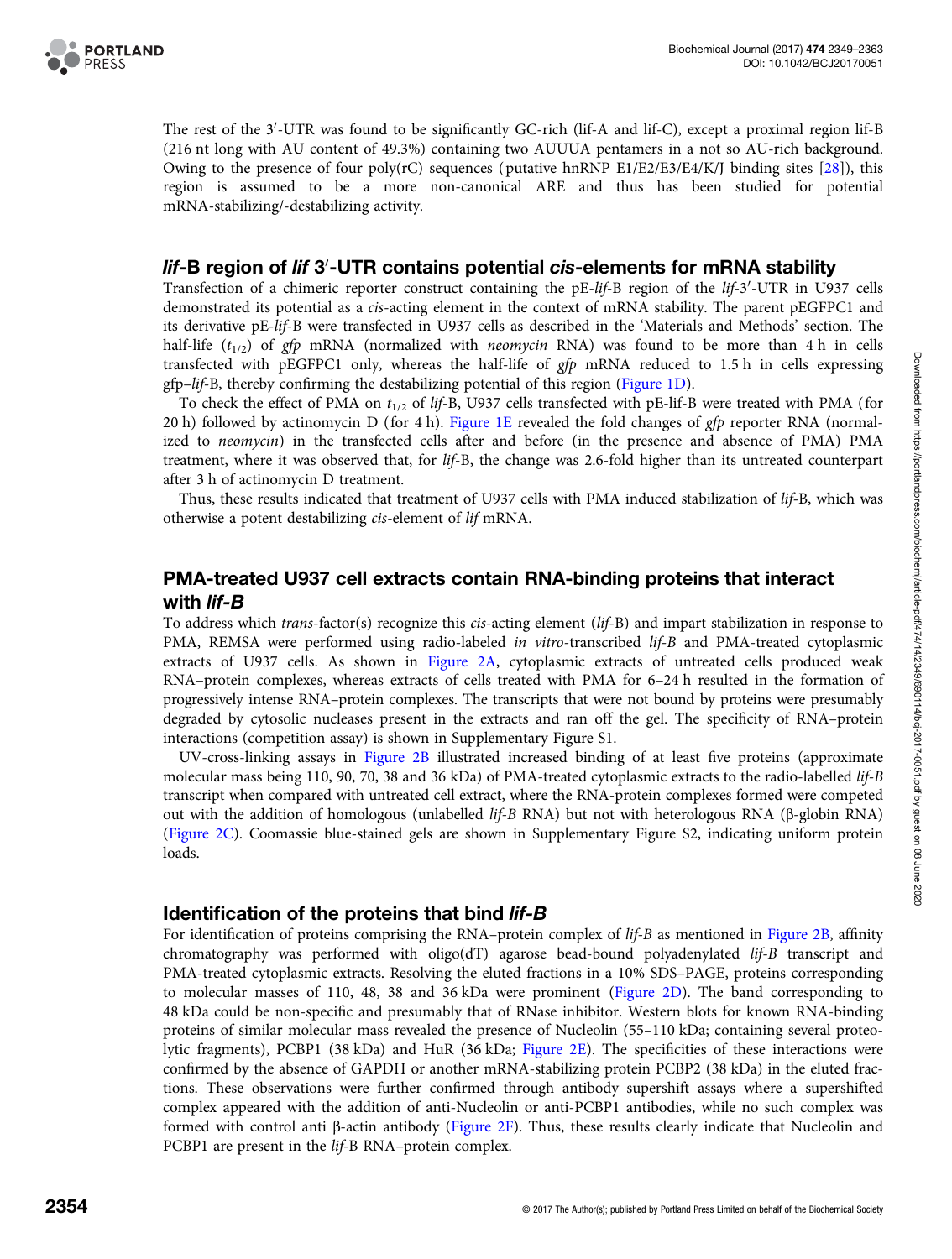

<span id="page-6-0"></span>

#### Figure 2. Identification of proteins present in the RNP complex of lif-B with U937 cytoplasmic extracts.

(A) Phosphorimage of  $^{32}P$ -labeled lif-B transcripts (20 nM, ~20 000 cpm) incubated with cytoplasmic extracts (2 µg) prepared from 0 to 24 h PMA-treated and 24 h untreated U937 cells, electrophoresed on 2% agarose/TAE gels. (B) UV-cross-linking assay of untreated or PMA-treated cytoplasmic extracts with <sup>32</sup>P-labeled lif-B transcript. Complexes were digested with RNase A/T1 and separated in 10% SDS–PAGE, stained, dried and analyzed by phosphorimaging. Arrows indicate proteins in PMA-treated extracts that were cross-linked more efficiently to lif-B in comparison with untreated control. (C) Phosphorimage of <sup>32</sup>P-lif-B cross-linked to PMA-treated (24 h) cytoplasmic extract in the absence (control) or presence of 5-fold molar excess of unlabeled homologous lif-B (specific) or heterologous <sup>β</sup>-globin (non-specific) competitor RNA transcripts. (D) Elution profile of the proteins in PMA-treated U937 cytoplasmic extracts eluted from the RNA affinity (polyadenylated lif-B-bound oligo-dT beads) column, where eluted fractions were separated in 10% SDS–PAGE and stained with Coomassie blue. (E) Western blot of column fractions eluted with 600 and 800 mM NaCl and blotted with anti-Nucleolin, anti-PCBP1, anti-PCBP2, anti-HuR and anti-GAPDH antibodies. (F) Antibody supershift assays where RNP complex of <sup>32</sup>P-lif-B and PMA-treated cytoplasmic extracts were supershifted on addition of antibodies as indicated. The complexes were separated on 2% agarose/TAE gel, dried and visualized by phosphorimaging (abbreviations: M: molecular mass markers; I: pre-cleared input; L: loading flow through; W: wash flow through; Nuc: Nucleolin; Ab: antibody; Extract: cytoplasmic extract).

#### Stabilization of lif-B mRNA by Nucleolin and PCBP1

To establish the role of these two proteins in lif mRNA stabilization, Nucleolin and/or PCBP1 was partially knocked down by respective siRNAs. The effect of knockdown of Nucleolin was more pronounced (∼80% decrease) compared with that of PCBP-1 (∼32% decrease), while knockdown of both showed ∼88% decrease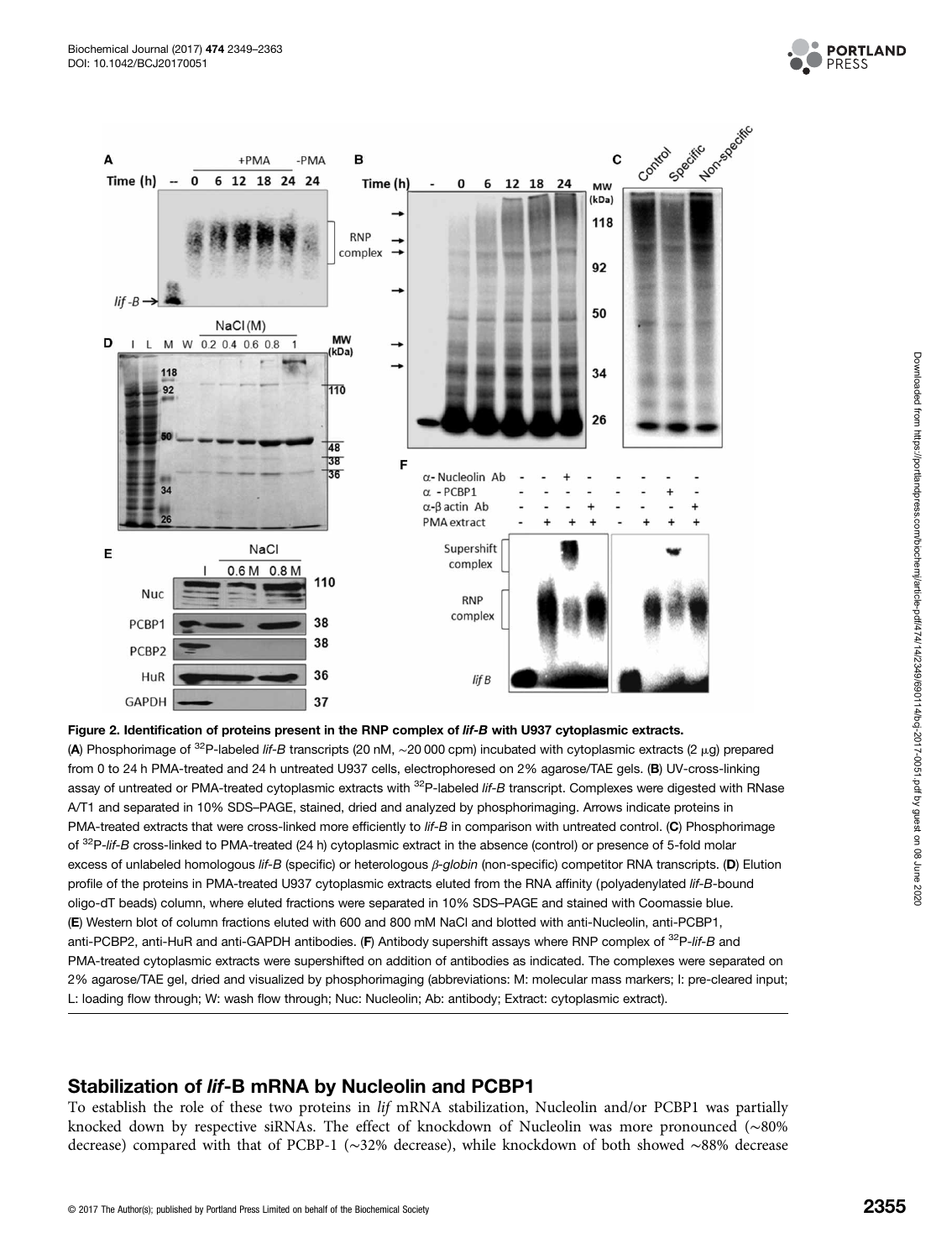<span id="page-7-0"></span>



#### Figure 3. Effects of Nucleolin and PCBP1 on the stability of lif-B mRNA.

(A) Relative expression of gfp normalized against neomycin mRNA by the ΔΔCT method from U937 cells co-transfected with  $pE$ -lif-B (2  $\mu$ g) and 50 nM siRNAs (control or PCBP1 or Nucleolin or PCBP1 + Nucleolin) for 48 h, followed by PMA treatment for 24 h. Results are means of three independent experiments and presented as mean  $\pm$  SEM, where \*\*\* is ( $P \le 0.001$ ). (B) Relative expression of gfp normalized against neomycin RNA from U937 cells co-transfected with pE-lif-B (2  $\mu$ g) and pcDNA or pcNuc, where cells were harvested at 0, 1, 2 and 3 h after treatment with 5  $\mu$ g/ml of actinomycin D and gfp expression was quantified by qRT-PCR. Results are means of three independent experiments and presented as mean ± SEM. (C) Plot of percentage RNA remaining versus time quantitated from the phosphorimages of in vitro decay assay using polyadenylated  $^{32}P$ -gfp or  $^{32}P$ -gfp-lif-B transcripts and S<sub>100</sub> extracts of untreated or PMA-treated U937 cells and (D)  $^{32}P$ -gfp or  $32P$ -gfp–lif-B transcripts with PMA-treated or PMA-treated S<sub>100</sub> extracts of U937 cells depleted with anti-PCBP1 antibody. Percentage RNA remaining indicates the amount of full-length RNA recovered as a function of incubation time.

(Figure 3A). Western blots in [Figure 5B,C](#page-11-0) show that transfection of U937 cells by respective siRNAs reduced the protein levels of PCBP1 and Nucleolin.

As the above knockdown experiment indicated that Nucleolin has more prominent effects in the stabilization of PMA-induced lif-B mRNA in U937 cells, Nucleolin was ectopically expressed by co-transfection of pcDNA 3.1 and pC-Nuc plasmids (control) in U937 cells for 44 h followed by actinomycin D chase for another 3 h. The results in Figure 3B showed stabilization of GFP reporter mRNA  $(t_{1/2}$  increased from 3.3 h to >>4 h), indicating that Nucleolin is a potent stabilizing trans-acting factor for lif-B mRNA.

From in vitro decay assays with gfp transcripts (Figure 3C), no appreciable decay was observed for the gfp transcript with both untreated and PMA-treated S<sub>100</sub> extracts of U937 cells, but when lif-B was incorporated at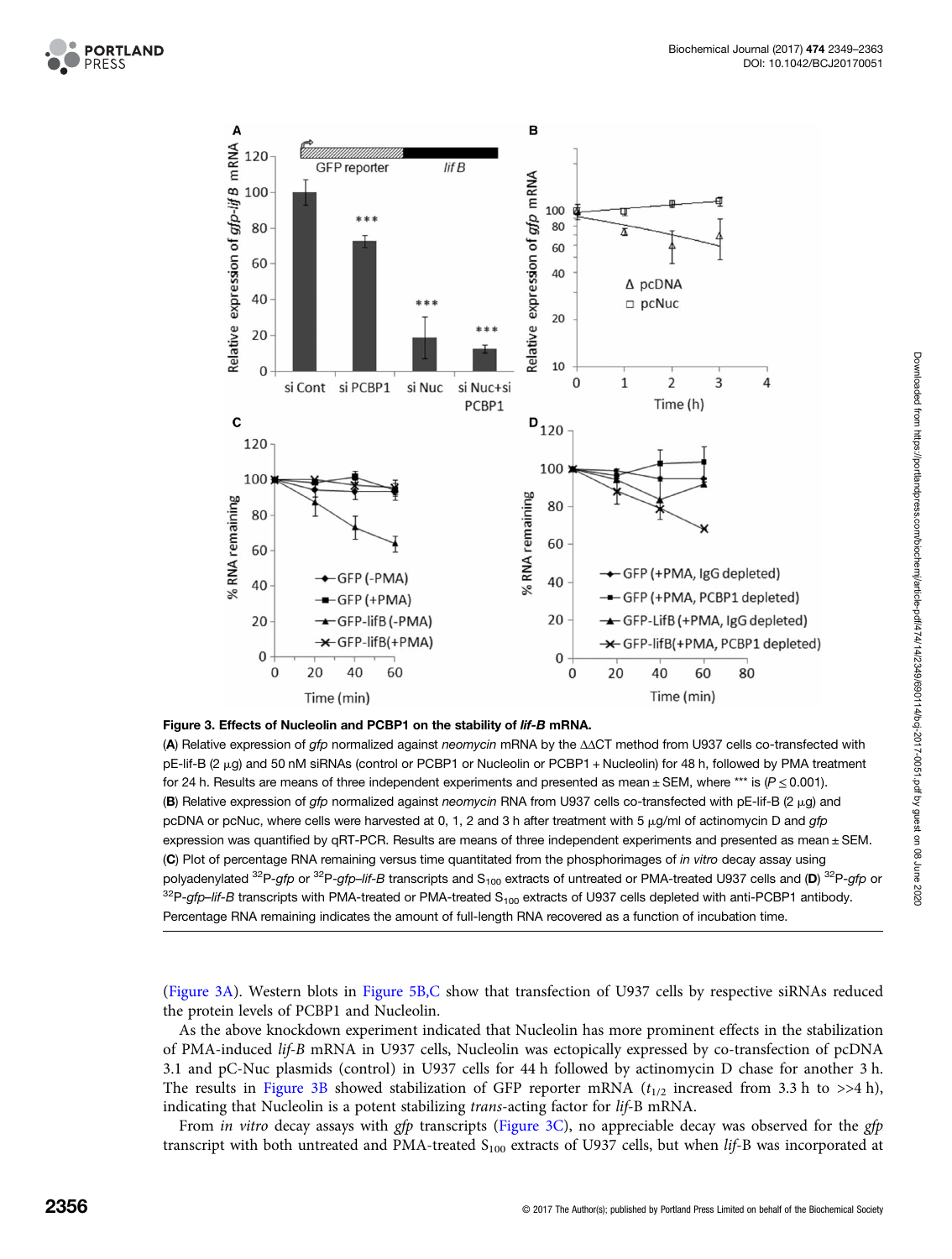

the 3'-end of this fairly stable gene (gfp), gfp–lif-B decayed significantly (36.2%) in the presence of untreated S100 extracts. However, in the presence of PMA-treated  $S_{100}$  extracts, gfp-lif-B decay was much slower (4.7%) decay). On depletion of PCBP1 with anti-PCBP1 antibody from PMA-treated S<sub>100</sub> extract, gfp-lif-B decayed similarly as the untreated condition (35% decay; [Figure 3D\)](#page-7-0). The images of representative denaturing PAGE and western blots, showing depletion of PCBP1, are available in Supplementary Figures S3A,B and S4. This result demonstrated that along with Nucleolin, PCBP1 is also a key player in mediating the PMA-induced stability of lif-B RNA.

#### Nucleolin and PCBP1 remain associated with lif mRNA in vivo

To further validate the association of Nucleolin and PCBP1 in vivo, co-immunoprecipitations were performed. Semi-quantitative RT-PCR shown in [Figure 4A,B](#page-9-0) indicated the presence of lif mRNA in the cytosolic extract co-immunoprecipitated specifically with Nucleolin and PCBP1 antibodies from PMA-treated U937 cells. The presence of β-actin RNA only in the inputs and its absence in the immunoprecipitates indicated specificity of immunoprecipitation. The efficiency and specificity of immunoprecipitation were further demonstrated by western blots (Supplementary Figure S6A and C, respectively). Semi-quantitative RT-PCR shown in Supplementary Figure S5A,B indicated the absence of lif mRNA in the cytosolic extract co-immunoprecipitated with Nucleolin and PCBP1 antibodies from untreated U937 cells, whereas the efficiency and specificity of immunoprecipitation in this case was demonstrated by western blots (Supplementary Figure S6B and D, respectively). The result clearly indicated exclusive binding of Nucleolin and PCBP1 to lif mRNA in vivo in PMA-treated U937 cells.

Both Nucleolin and PCBP1 are predominantly localized in the nucleus (reviewed in refs [\[29,30\]](#page-14-0)), yet in the present study they were found to be associated with lif mRNA in the cytoplasm. This demanded their presence in the cytosol of PMA-treated U937 cells. Recently, Saha et al. [[24](#page-13-0)] have reported that Nucleolin is translocated from the nucleus to the cytoplasm on PMA treatment of U937 cells. [Figure 4C](#page-9-0) shows the similar nuclear to cytoplasmic translocation of Nucleolin protein by PMA treatment, where β-actin was used as a loading control, and the absence of histone 2A indicated no nuclear contamination in the preparation of cytosolic extract. Western blot [\(Figure 4D\)](#page-9-0) revealed that both the cellular and nuclear levels of PCBP1 remained almost the same, whereas the levels are elevated in the cytoplasm of U937 cells on PMA treatment, where β-actin served as the loading control, confirming their cytoplasmic translocation.

To further confirm this observation, experiments were done where the cells were treated with different doses of PMA for 24 h and lif mRNA levels were checked by qPCR, and the levels of cytosolic Nucleolin and PCBP1 proteins in U937 cells treated with different doses of PMA were measured by western blot. The result ([Figure 4E,F](#page-9-0)) indicated that the cytosolic level of Nucleolin gets elevated with the increasing concentrations of PMA. From [Figure 4D](#page-9-0), it is clear that the total amount of PCBP1 stays the same when compared with that of the untreated control (comparing the level of PCBP1 at 0 and 24 h in the whole-cell extract), and Saha et al. [\[24\]](#page-13-0) have reported that by PMA treatment, the nucleolin protein gets translocated to the cytosol inspite of its unchanged cellular level, which in turn is responsible for the binding and stabilization of the Oncostatin-M mRNA. Thus, it is clear that, in this case, the cytoplasmic shuttling of these nuclear proteins is significantly responsible for lif mRNA stabilization.

#### Nucleolin and PCBP1 are concurrently bound to lif mRNA

Immunoprecipitation with anti-Nucleolin or anti-PCBP1 antibodies followed by western blots with both the antibodies demonstrated that Nucleolin and PCBP1 associate with each other in the cytoplasm of PMA-treated U937 cells, where anti-GAPDH antibody acted as a negative control ([Figure 4G](#page-9-0)). This association was, however, perturbed when the cytoplasmic extract was treated with RNase A prior to antibody-mediated pulldown ([Figure 4H\)](#page-9-0), indicating an RNA-dependent interaction between the two proteins in the cytoplasm of PMA-treated U937 cells.

# Nucleolin and PCBP1 lead to stabilization of lif mRNA and elevated LIF protein expression

To determine the functional role of Nucleolin and/or PCBP1 in expressional control of LIF, siRNA-mediated partial knockdown of these two proteins was done and intrinsic levels of lif mRNA and LIF protein were determined in untreated and post-PMA-treated U937 cells. Partial knockdown of Nucleolin and PCBP1 does not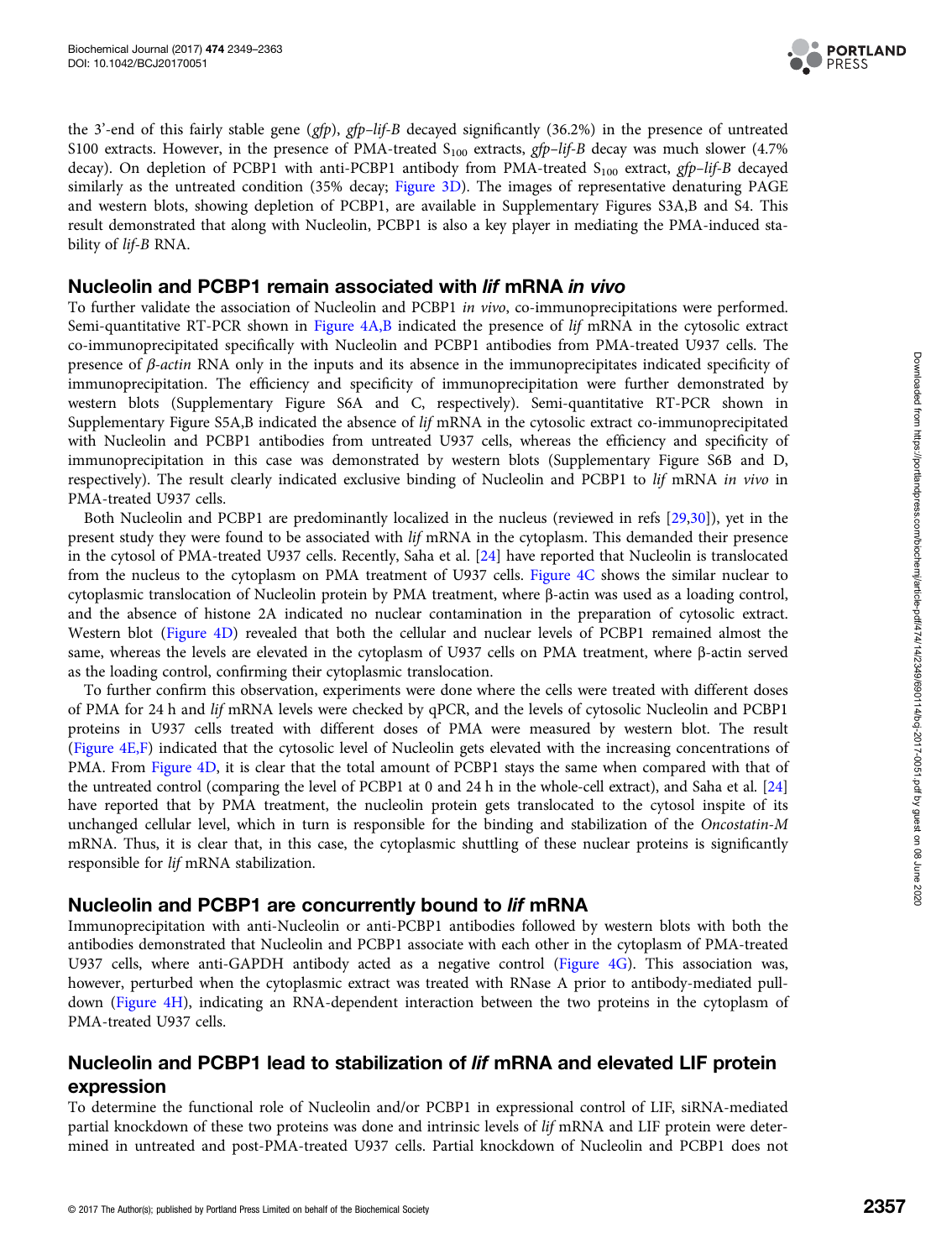<span id="page-9-0"></span>



Figure 4. Elucidation of the *in vivo* interactions among intrinsic lif mRNA, Nucleolin and PCBP1. Part 1 of 2 PCR products obtained by semi-quantitative RT-PCR using lif and β-actin-specific primers from chemically cross-linked RNA–protein complex IP with (A) Nucleolin or IgG antibodies (B) PCBP1 or IgG, from PMA-treated U937 cells separated on 6% native PAGE. Western blots of Nucleolin (C) and PCBP1 (D) with untreated and PMA-treated U937 cells extracts (whole cell, cytoplasmic and nuclear), where β-actin and histone 2A were used as respective loading controls. (E) Relative expression of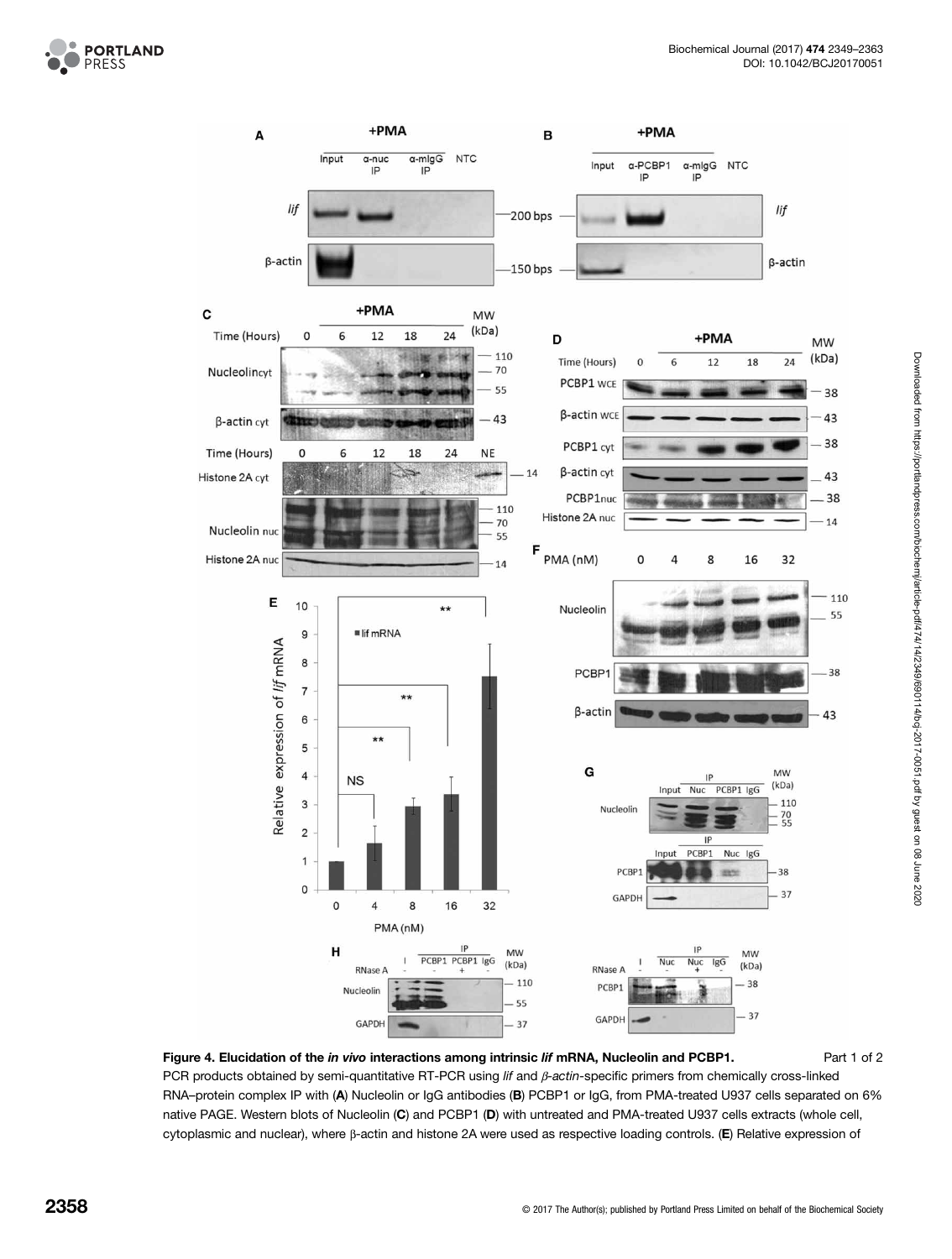

Figure 4. Elucidation of the in vivo interactions among intrinsic lif mRNA, Nucleolin and PCBP1. Part 2 of 2

intrinsic lif mRNA normalized to <sup>β</sup>-actin mRNA by the ΔΔCT method measured on treatment with different doses of PMA (0–32 nM). (F) Western blots of Nucleolin and PCBP1 with cytoplasmic extracts of U937 cells treated with PMA (0–32 nM) for 24 h, where β-actin was used as loading control. (G) Western blots with Nucleolin, PCBP1 or GAPDH antibodies using immunoprcipitates of PMA-treated U937 cytoplasmic extracts with antibodies against Nucleolin, PCBP1 or normal IgG. (H) Western blots for proteins as indicated from immunoprecipitates of PMA-treated U937 cytoplasmic extracts preincubated with or without RNase A with antibodies as indicated. All experiments were repeated three times, producing the same results (abbreviations: IP: immunoprecipitate; NTC: no template control; cyt: cytosolic extract; WCE: whole-cell extract; nuc: nuclear; NE: nuclear extract (positive control for blot with histone).

significantly reduce the levels of *lif* mRNA in non-PMA-treated cells (Supplementary Figure S7); however, in the PMA-treated condition, lif mRNA levels were decreased by ∼81 and ∼42% by partial knockdown of Nucleolin and PCBP1, respectively, when compared with the control, while knocking down of both decreased that to 10% ([Figure 5A,](#page-11-0) left panel). Additionally, Nucleolin was overexpressed with or without partial knockdown of PCBP1, and the corresponding lif mRNA levels were checked. Results from this experiment, demonstrated in [Figure 5A](#page-11-0) (right panel), indicate that partial knockdown of PCBP1 decreased lif mRNA levels to 69% when compared with control (taken as 100%), which by overexpression of Nucleolin reverts back to 93%.

Western blots illustrated decreased levels of LIF protein resulting from partial knockdown of Nucleolin ([Figure 5B](#page-11-0)) and PCPB1 ([Figure 5C\)](#page-11-0), where reduced levels of these proteins due to their transient knockdown demonstrate the efficiency of the knockdown of Nucleolin [\(Figure 5B](#page-11-0)) and PCPB1 ([Figure 5C\)](#page-11-0). The increase in lif mRNA and LIF protein levels post-PMA treatment in U937 cells is reversed upon depletion of PCBP1 and Nucleolin, signifying Nucleolin and PCBP1 as the two major regulators of PMA-induced lif mRNA stability in U937 cells.

It was also observed that ectopic overexpression of Nucleolin by transfecting U937 cells with pC-Nuc plasmids ( pcDNA 3.1 was used as a control) stabilized intrinsic lif mRNA ([Figure 5D](#page-11-0)) as indicated by the increased half-life of its mRNA (from 2.5 h to much higher than 4 h) when the cells were chased for 4 h with actinomycin D after 44 h of transfection.

The results therefore clearly indicate that knockdown of Nucleolin and PCBP-1 proteins decreased lif expression, and ectopic overexpression of Nucleolin increased its level, altogether demonstrating that Nucleolin and PCBP-1 are potent stabilizing *trans*-acting factors for *lif* mRNA.

# **Discussion**

Human LIF is an important cytokine that plays key roles in myriads of cellular processes and its production is highly inducible with a wide range of inducing agents ( physiological or pharmacological like LPS (lipopolysaccharide), TNF (tumor necrosis factor), GM-CSF (granulocyte-monocyte colony stimulating factor), PMA and retinoic acid) depending on the cell type involved [[31](#page-14-0)]. LIF is a potent and pleiotropic ligand secreted from a vast variety of tissues like fibroblasts, activated T-cells, spleen or macrophage cells, chondrocytes, bone marrow stromal cells, mesenchymal stem cells, endothelial cells and astrocyte tumor cells, and is responsible for regulating numerous physiological phenomena and is also important in several pathological conditions. The constitutive levels of lif mRNA are low in several hematopoietic as well as leukemic cells, which upon treatment with different inducers showed higher levels of its expression promoting cell differentiation [[1,2,17](#page-13-0),[32](#page-14-0)]. Interestingly, elevated expression of LIF has varied roles in health and disease; therefore, a tight but subtle control of LIF expression is necessary. The detailed mechanisms of regulation of LIF expression, however, are yet to be divulged. The present findings render an insight into the molecular mechanisms of post-transcriptional regulation of human lif expression when induced with PMA in human histiocytic lymphoma cell line U937.

First, the study has revealed that PMA induces lif expression by stabilization of its mRNA in U937 cells. In mammalian cells, a change in the half-life of a particular mRNA can result in significant difference in its abundance without any change in the rate of mRNA synthesis. Moreover, a small change in the mRNA level can have significant effects on the abundance of its encoded protein, which, in turn, may profoundly affect cellular physiology [[14](#page-13-0)]. The half-life of an mRNA is determined by its sequence and the structural elements present in it. The interactions of these cis-elements with trans-acting factors can either shorten or lengthen the half-life of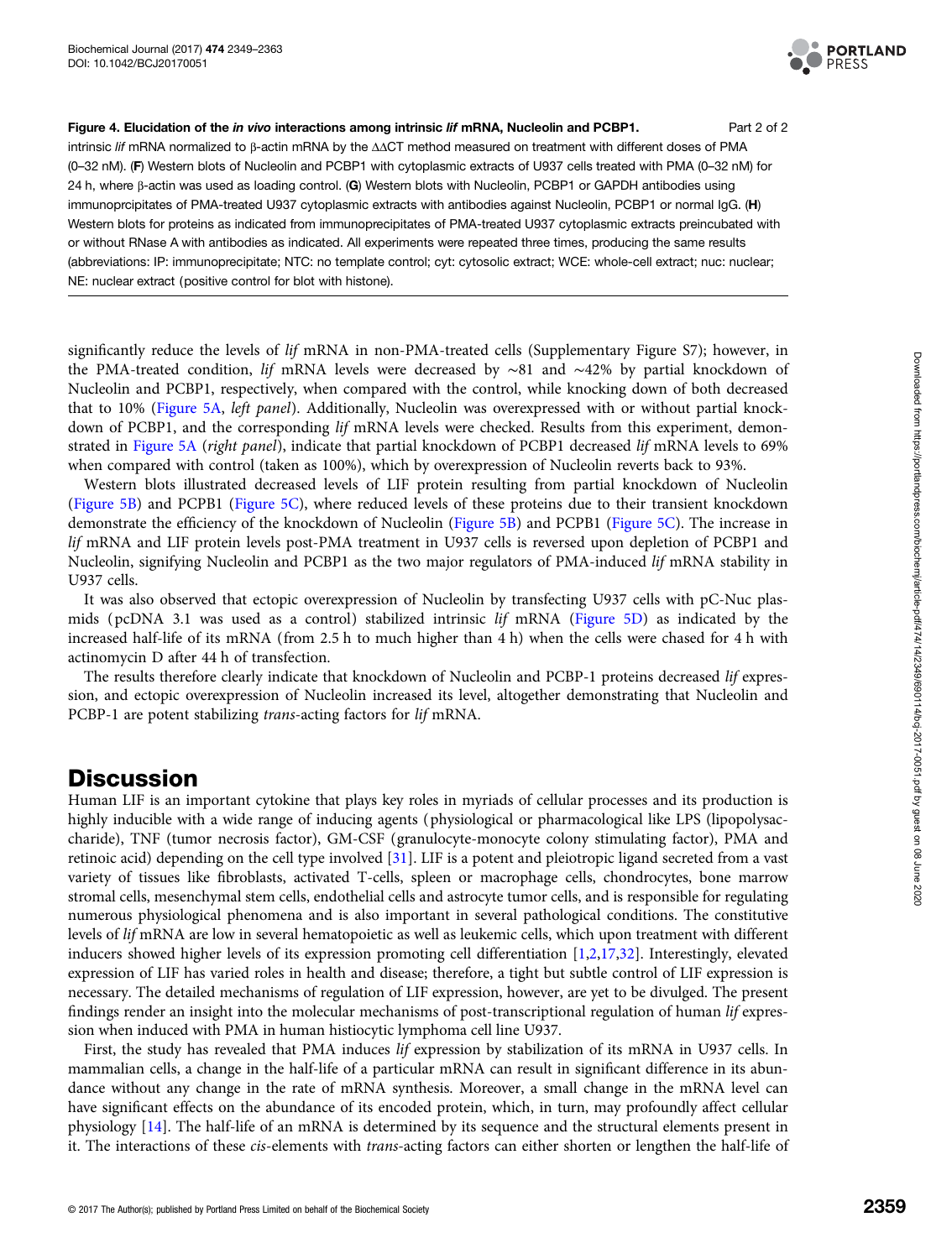<span id="page-11-0"></span>



#### Figure 5. Effects of Nucleolin and PCBP1 on the stability of intrinsic lif mRNA.

(A) Relative expression of intrinsic lif mRNA normalized to  $\beta$ -actin mRNA by the  $\Delta\Delta CT$  method measured after 48 h of transfection of U937 with 50 nM siRNA (control or PCBP1 or Nucleolin or PCBP1 + Nucleolin) followed by PMA treatment for 24 h (left panel), and with control or PCBP1 siRNA (50 nM), with or without overexpression of Nucleolin by co-transfecting with pcNuc (right panel), where NS indicates (P > 0.05), \* is (P  $\leq$  0.05) \*\* is (P  $\leq$  0.01) and \*\*\* is (P  $\leq$  0.001). (B) Western blot of Nucleolin, LIF and β-actin with whole-cell extracts of siRNA (control or Nucleolin) transfected PMA-treated U937 cells. (C) Western blot of PCBP1, LIF and β-actin with whole-cell extracts of siRNA (control or PCBP1) transfected PMA-treated U937 cells. (D) Intrinsic lif mRNA levels in U937 cells transfected with pcDNA or pcNuc, where cells were harvested at 0, 1, 2, 3 and 4 h after treatment with 5 µg/ml actinomycin D. The relative expression of mature lif mRNA was measured by qRT-PCR and normalized to the levels of intrinsic β-actin mRNA. Results are means of three independent experiments and presented as mean  $\pm$  SEM.  $*$  is (P  $\leq$  0.05).

the transcript [\[14\]](#page-13-0). In this context, numerous distinct proteins have been identified that bind cis-acting elements present in the  $3'$ -UTRs of different mRNAs [\[15\]](#page-13-0).

The lif mRNA has a long 3'-UTR (3199 nucleotides) with a repertoire of known *cis*-acting elements, as predicted by our *in silico* studies, which renders it an interesting template to investigate the mechanisms related to modulation of its mRNA expression under particular physiological or pathological conditions. The sequence analysis of lif-3'-UTR revealed that the 3'-end of the  $3'$ -UTR contains canonical AREs (lif-E). The role of this region in lif mRNA stability has been addressed elsewhere [unpublished work by Chakraborty, A and Sengupta (Bandyopadhyay), S] and is beyond the scope of this manuscript. The proximal region of  $lif-3'$ -UTR (1636– 1851 nt) was found to have two class I AREs and four poly(rC)-containing regions, and showed efficient destabilization. Pyrimidine (C/CU)-rich cis-elements were first identified in the  $\alpha$ 2-globin mRNA [\[33\]](#page-14-0) and later in many mRNAs like  $\alpha$  (I)-collagen, tyrosine hydroxylase (TH) and 15-lipoxygenase (15-LOX) mRNA [[28](#page-14-0)]. In addition to a consensus pyrimidine-rich sequence shared by all these mRNAs, they were also bound by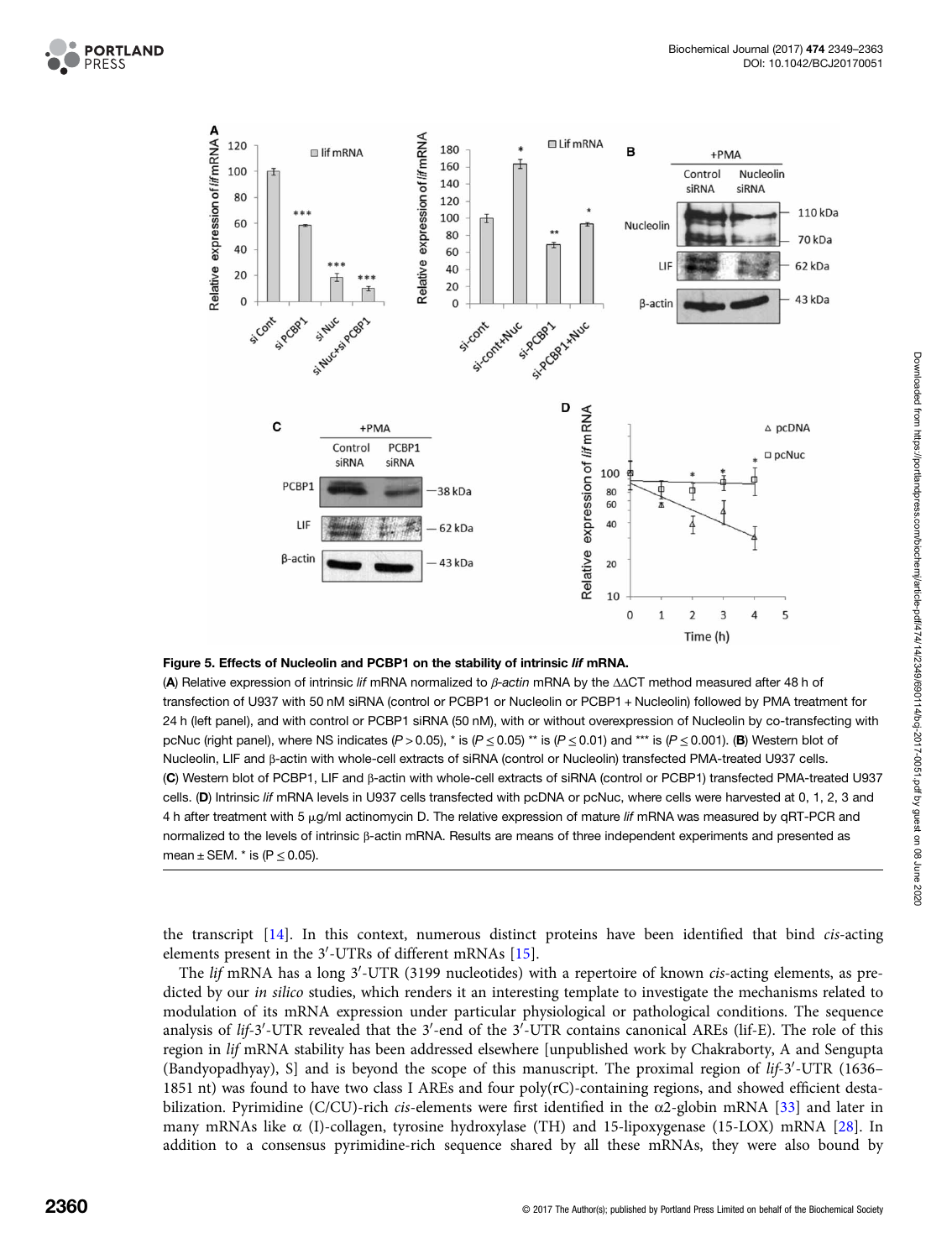

identical *trans*-factors that formed a stabilizing RNA–protein complex, initially termed the α-complex comprising PCBP1, PCBP2 and PABP-C [[28](#page-14-0)].

Binding of RBPs to different regions of the  $3'$ -UTR of mRNAs predominantly modulate their expressions at the post-transcriptional level. Especially upon PMA treatment, association of Nucleolin, HuR and PCBP1 ([Figure 2D,E](#page-6-0)) was documented by our study. Nucleolin is a multifunctional phosphoprotein distributed ubiquitously and is imperative for cellular growth and proliferation [\[29,34](#page-14-0)]. Among many other functions, it plays a significant role in post-transcriptional regulation of many mRNAs containing AU-rich [[35](#page-14-0)] and GC-rich sequences [\[24\]](#page-13-0). PCBP1, a member of the hnRNP E family of proteins, contains three KH domains for specific DNA or RNA binding and is predominantly localized in the nucleus [[36](#page-14-0)]. It was reported to be present in the RNP complex of more than 160 mRNA species [\[30\]](#page-14-0) and regulates gene expression via a broad spectrum of regulatory mechanisms that include transcription, mRNA splicing, mRNA stability and translation [\[37\]](#page-14-0).

It is evident from the co-immunoprecipitation studies that functionality of Nucleolin and PCBP1 with respect to lif mRNA stabilization directly correlated with their binding to the RNA. PMA treatment induced nuclear to cytoplasmic transport of both Nucleolin [[24](#page-13-0)] and PCBP1 [\(Figure 4E\)](#page-9-0), where they associate with lif mRNA, becoming constituents of the same mRNP complex in an RNA-dependent manner. A similar study by Lee et al. [\[38](#page-14-0)] showed that, for gastrin mRNA stabilization by Nucleolin, the binding of Nucleolin to mRNA was facilitated by interaction with the hnRNPK1/PCBP1 complex bound to C-rich regions in the mRNA, which strengthened our finding.

The interplay of different RBPs with the same RNA is capable of fostering diverse effects on the RNA; for example, in the case of bcl-2 mRNA, Nucleolin and HuR were shown to promote mRNA stability and AUF1 enhanced degradation [\[35,39,40](#page-14-0)]. Similarly, in the case of GADD45A mRNA, while Nucleolin stabilizes the mRNA [[41\]](#page-14-0), AUF1 antagonizes its effect by enhancing degradation, where TIAR suppresses GADD45A translation [\[42\]](#page-14-0). To elucidate the interplay between Nucleolin and PCBP1 in determining the fate of lif mRNA, knockdown experiments ([Figure 5\)](#page-11-0) were performed, which revealed that Nucleolin is more important for the maintenance of PMA-induced lif mRNA abundance in comparison with PCBP1. The effects of these proteins on lif mRNA stabilization are likely to be independent of each other since knockdown of both proteins does not show any significant synergistic decrease in lif mRNA or gfp reporter levels over that observed for Nucleolin knockdown alone. Therefore, Nucleolin binding to lif mRNA might not be additionally facilitated by PCBP1. The correlation of these RNA–protein interactions with functionality will be further investigated in terms of the exact sequences on lif mRNA to which these proteins bind. Moreover, other proteins that are enriched specifically in the mRNP complex of lif-B and PMA-treated U937 cytoplasmic extracts may also influence Nucleolin-mediated stabilization of lif mRNA or act independently, leaving ample scope for future investigations.

The overall regulation of lif mRNA stability is a very complicated process involving several effectors (transacting factors), whose co-ordinated behavior in response to a particular stimulus (PMA treatment in this case) influences the fate of mature lif mRNA in the cytoplasm. The lif mRNA level is extensively up-regulated by PMA treatment, where Nucleolin and PCBP1 are the two *trans-factors* that play important roles in the posttranscriptional stabilization of this mRNA in U937 cells.

Taking together all these results, it can be concluded that elucidation of the mechanisms of PMA-mediated lif mRNA stabilization will lead to a better understanding and control of LIF expression not only in differentiation of myeloid leukemia cells but also in several other physiological and pathological conditions where lif mRNA stability may play a significant role. Future studies on interactions of lif mRNA and lif mRNA-binding proteins in regulating the fate of lif mRNA are expected to provide insights into the mechanism of regulation of LIF expression in different physiological and pathological conditions.

#### Abbreviations

3'-UTR, 3'-untranslated region; ARE, adenylate(A)- and uridylate(U)-rich element; GFP, green fluorescent protein; HILDA, Human interleukin for dopamine agonist, alias: Leukemia inhibitory factor; hnRNP, heteronuclear ribonucleoprotein; IL-6, interleukin-6; KH, domain, K homology domain; LIF, leukemia inhibitory factor; LPS, lipo-polysaccharide; PCBP1, poly (rC) binding protein 1; pcDNA3.1, Mammalian expression vector with CMV promoter; pcNuc, pcDNA construct containing Nucleolin gene for Nucleolin ectopic expression in mammalian cells; <sup>32</sup>P-CTP, <sup>32</sup>phosphorus labeled cytidine triphosphate; PMA, phorbol-12-myristate-13-acetate; Poly(rC), poly cytidine; REMSA, RNA electrophoretic mobility shift assay; TIAR, (T-cell restricted Intracellular Antigen-1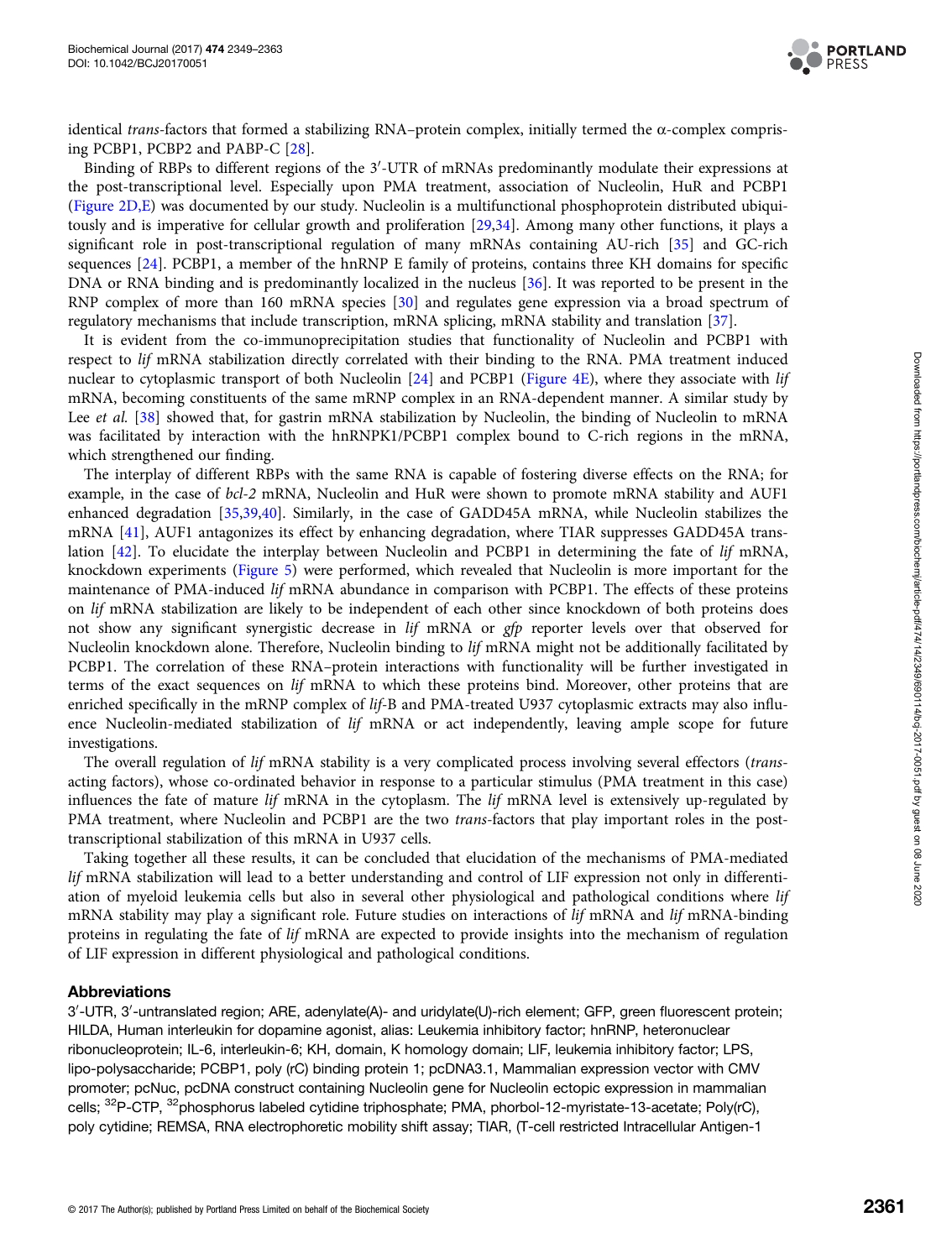<span id="page-13-0"></span>

related protein) RNA binding protein; TAE, Tris-acetate EDTA buffer; q-PCR, quantitative Polymerase Chain Reaction or Real-time PCR; RT-PCR, Reverse Transcription-Polymerase Chain Reaction.

#### Funding

This work was supported by grants from the Council of Scientific and Industrial Research [37(1595)/13 EMR-II] and the Department of Science and Technology [SR/SO/BB-58/2007], Govt. of India to S.S.(B.).

#### Acknowledgements

The authors thank Dr Tapas Kumar Sengupta, IISER Kolkata, for scientific inputs. We acknowledge UGC (UGC-RFSMS) and CSIR for providing fellowship to A.C., S.M., S.S. and S.D.

#### Competing Interests

The Authors declare that there are no competing interests associated with the informations provided in the manuscript.

#### References

- 1 Metcalf, D., Nicola, N.A. and Gearing, D.P. (1990) Effects of injected leukemia inhibitory factor on hematopoietic and other tissues in mice. *Blood* 76, 50–56 PMID:[2114187](http://www.ncbi.nlm.nih.gov/pubmed/2114187)
- 2 Maekawa, T. and Metcalf, D. (1989) Clonal suppression of HL60 and U937 cells by recombinant human leukemia inhibitory factor in combination with GM-CSF or G-CSF. Leukemia 3, 270–276 PMID:[2467145](http://www.ncbi.nlm.nih.gov/pubmed/2467145)
- 3 Oshima, K., Teo, D.T., Senn, P., Starlinger, V. and Heller, S. (2007) LIF promotes neurogenesis and maintains neural precursors in cell populations derived from spiral ganglion stem cells. BMC Dev. Biol. 7, 112 doi[:10.1186/1471-213X-7-112](http://dx.doi.org/doi:10.1186/1471-213X-7-112)
- 4 Plisov, S.Y., Yoshino, K. and Dove, L.F. (2001) TGF beta 2, LIF and FGF2 cooperate to induce nephrogenesis. Development 28, 1045-1057 PMID:[11245570](http://www.ncbi.nlm.nih.gov/pubmed/11245570)
- 5 Zouein, F.A., Kurdi, M. and Booz, G.W. (2013) LIF and the heart: just another brick in the wall? Eur. Cytokine Network 24, 11-19 doi[:10.1684/ecn.](http://dx.doi.org/doi:10.1684/ecn.2013.0335) [2013.0335](http://dx.doi.org/doi:10.1684/ecn.2013.0335)
- 6 Salleh, N. and Giribabu, N. (2014) Leukemia inhibitory factor: roles in embryo implantation and in nonhormonal contraception. Sci. World J. 2014, 201514 doi:[10.1155/2014/201514](http://dx.doi.org/doi:10.1155/2014/201514)
- 7 Markert, U.R., Morales-Prieto, D.M. and Fitzgerald, J.S. (2011) Understanding the link between the IL-6 cytokine family and pregnancy: implications for future therapeutics. Expert Rev. Clin. Immunol. 7, 603–609 doi[:10.1586/eci.11.60](http://dx.doi.org/doi:10.1586/eci.11.60)
- 8 Escary, J.-L., Perreau, J., Duménil, D., Ezine, S. and Brûlet, P. (1993) Leukaemia inhibitory factor is necessary for maintenance of haematopoetic stem cells and thymocyte stimulation. Nature 363, 361-364 doi[:10.1038/363361a0](http://dx.doi.org/doi:10.1038/363361a0)
- 9 Sims, N.A. and Walsh, N.C. (2010) Gp130 cytokines and bone remodeling in health and disease. BMB Rep. 43, 513–523 doi[:10.5483/BMBRep.2010.](http://dx.doi.org/doi:10.5483/BMBRep.2010.43.8.513) [43.8.513](http://dx.doi.org/doi:10.5483/BMBRep.2010.43.8.513)
- 10 Silver, J.S. and Hunter, C.A (2010) Gp130 at the nexus of inflammation, autoimmunity, and cancer. J. Leukoc. Biol. 88, 1145–1156 doi[:10.1189/jlb.0410217](http://dx.doi.org/doi:10.1189/jlb.0410217)
- 11 Chung, S.-J., Kwon, Y.-J., Park, M.-C., Park, Y.-B. and Lee, S.-K. (2011) The correlation between increased serum concentrations of interleukin-6 family cytokines and disease activity in rheumatoid arthritis patients. Yonsei Med. J. 52, 113–120 doi:[10.3349/ymj.2011.52.1.113](http://dx.doi.org/doi:10.3349/ymj.2011.52.1.113)
- 12 Kapoor, M., Martel-Pelletier, J., Lajeunesse, D., Pelletier, J.-P. and Fahmi, H. (2011) Role of proinflammatory cytokines in the pathophysiology of osteoarthritis. Nat. Rev. Rheumatol. 7, 33–42 doi:[10.1038/nrrheum.2010.196](http://dx.doi.org/doi:10.1038/nrrheum.2010.196)
- 13 Li, X., Yang, Q., Yu, H., Wu, L., Zhao, Y., Zhang, C. et al. (2014) LIF promotes tumorigenesis and metastasis of breast cancer through the AKT-mTOR pathway. Oncotarget 5, 788–801 doi[:10.18632/oncotarget.1772](http://dx.doi.org/doi:10.18632/oncotarget.1772)
- 14 Wu, X. and Brewer, G. (2012) The regulation of mRNA stability in mammalian cells: 2.0. Gene 500, 10–21 doi[:10.1016/j.gene.2012.03.021](http://dx.doi.org/doi:10.1016/j.gene.2012.03.021)
- 15 Keene, J.D (2007) RNA regulons: coordination of post-transcriptional events. Nat. Rev. Genet. 8, 533–543 doi:[10.1038/nrg2111](http://dx.doi.org/doi:10.1038/nrg2111)
- 16 Schoenberg, D.R. and Maquat, L.E. (2012) Regulation of cytoplasmic mRNA decay. Nat. Rev. Genet. 13, 246–259 doi[:10.1038/nrg3254](http://dx.doi.org/doi:10.1038/nrg3254)
- 17 Anegon, I., Grolleau, D. and Soulillou, J.P. (1991) Regulation of HILDA/LIF gene expression in activated human monocytic cells. J. Immunol. 147, 3973–3980 PMID:[1940379](http://www.ncbi.nlm.nih.gov/pubmed/1940379)
- 18 Grosset, C., Taupin, J.-L., Lemercier, C., Moreau, J.-F., Reiffers, J. and Ripoche, J. (1999) Leukaemia inhibitory factor expression is inhibited by glucocorticoids through post-transcriptional mechanisms. Cytokine 11, 29–36 doi[:10.1006/cyto.1998.0394](http://dx.doi.org/doi:10.1006/cyto.1998.0394)
- 19 Agca, C., Boldt, K., Gubler, A., Meneau, I., Corpet, A., Samardzija, M. et al. (2015) Expression of leukemia inhibitory factor in Müller glia cells is regulated by a redox-dependent mRNA stability mechanism. BMC Biol. 13, 30 doi:[10.1186/s12915-015-0137-1](http://dx.doi.org/doi:10.1186/s12915-015-0137-1)
- 20 Lorgeot, V., Rougier, F., Fixe, P., Cornu, E., Praloran, V. and Denizot, Y. (1997) Spontaneous and inducible production of leukaemia inhibitory factor by human bone marrow stromal cells. Cytokine 9, 754–758 doi:[10.1006/cyto.1997.0225](http://dx.doi.org/doi:10.1006/cyto.1997.0225)
- 21 Hallet, M.M., Peyrat, M.A., Soulillou, J.P. and Moreau, J.F (1992) Simultaneous transcription of eleven cytokines in human alloreactive T lymphocyte clones after stimulation by phorbol ester and A23187. Eur. Cytokine Network 3, 477–483 PMID[:1362087](http://www.ncbi.nlm.nih.gov/pubmed/1362087)
- 22 Das, D., Pintucci, G. and Stern, A. (2000) MAPK-dependent expression of p21<sup>WAF</sup> and p27<sup>kip1</sup> in PMA-induced differentiation of HL60 cells. FEBS Lett. 472, 50–52 doi:[10.1016/S0014-5793\(00\)01416-2](http://dx.doi.org/doi:10.1016/S0014-5793(00)01416-2)
- 23 Minami, M., Inoue, M., Wei, S., Takeda, K., Matsumoto, M., Kishimoto, T. et al. (1996) STAT3 activation is a critical step in gp130-mediated terminal differentiation and growth arrest of a myeloid cell line. Proc. Natl Acad. Sci. U.S.A. 93, 3963-3966 doi[:10.1073/pnas.93.9.3963](http://dx.doi.org/doi:10.1073/pnas.93.9.3963)
- 24 Saha, S., Chakraborty, A. and Sengupta Bandyopadhyay, S. (2016) Stabilization of Oncostatin-M mRNA by binding of nucleolin to a GC-rich element in its 3' UTR. J. Cell Biochem. 117, 988-999 doi:[10.1002/jcb.25384](http://dx.doi.org/doi:10.1002/jcb.25384)